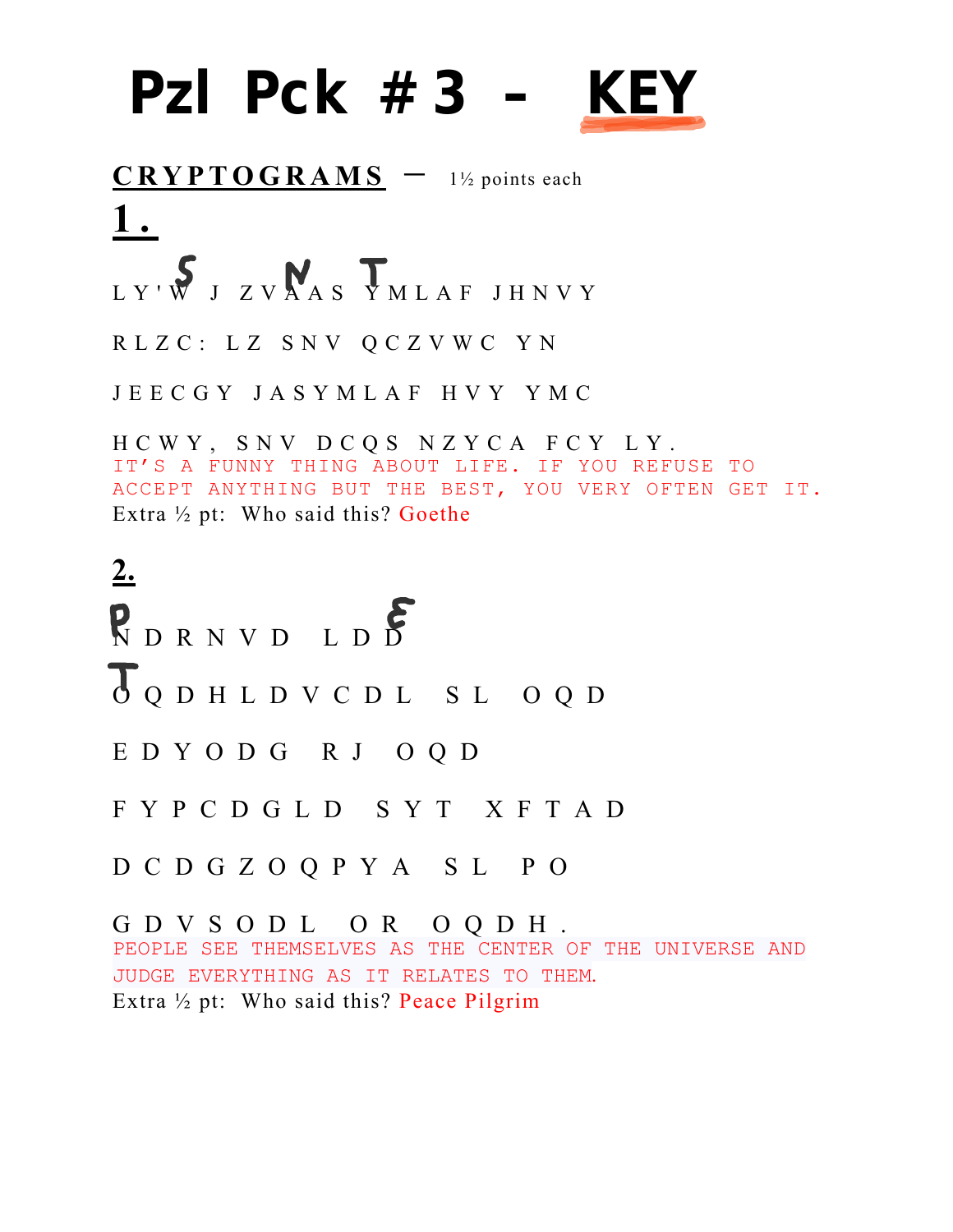

#3







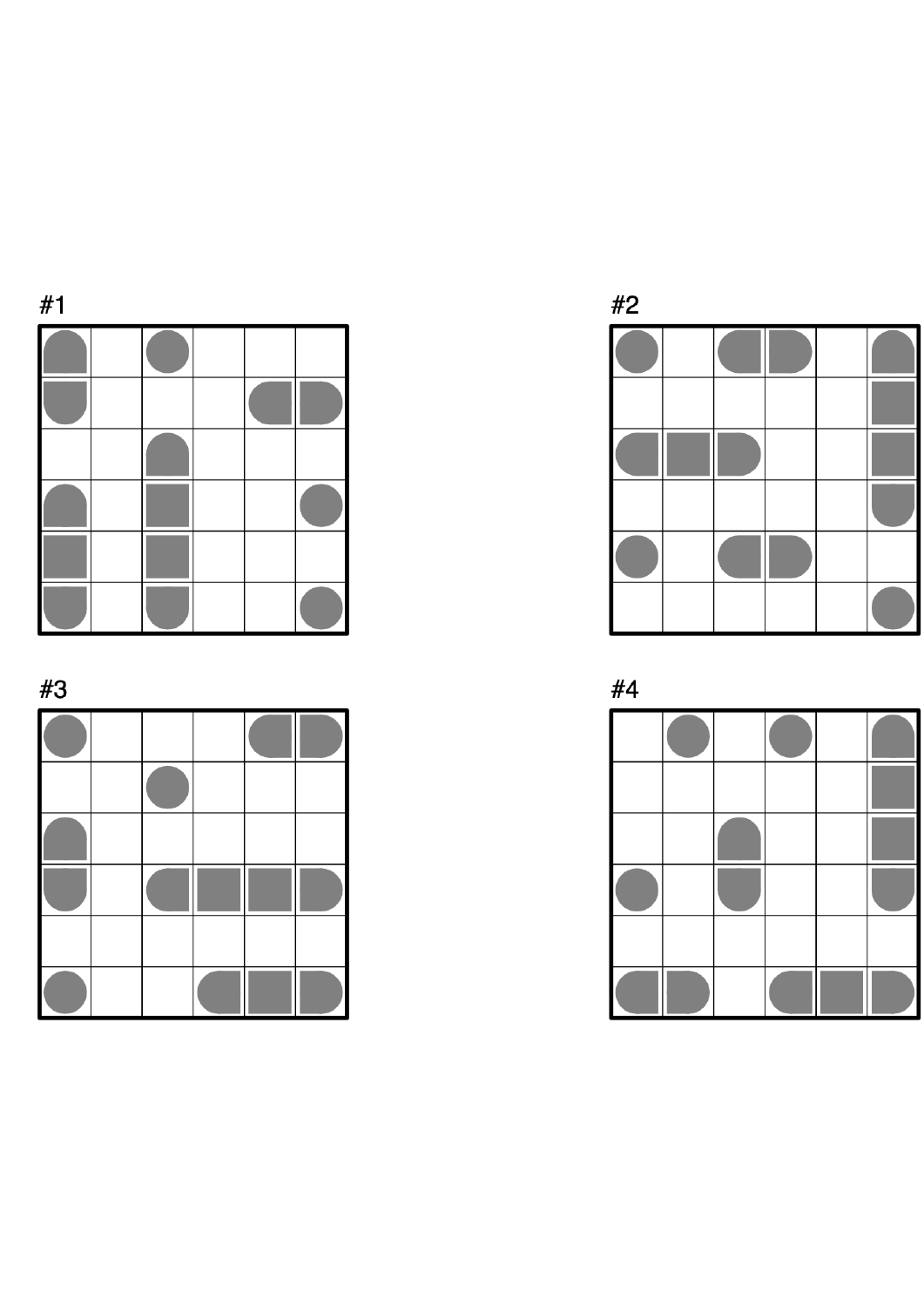## **Posy Poser**

Each of the four women in this puzzle received a bunch of flowers from her partner, for no particular reason - isn't romance wonderful? What type of flowers were given to each woman and who is her partner?

- 1. Wanda's partner, Mitch, gave her a huge bouquet of her favorite blooms, which aren't roses.
- 2. Matthew gave gladioli to his partner (not Wendy).
- 3. Wynne received a dozen lilies, but not from Mark.